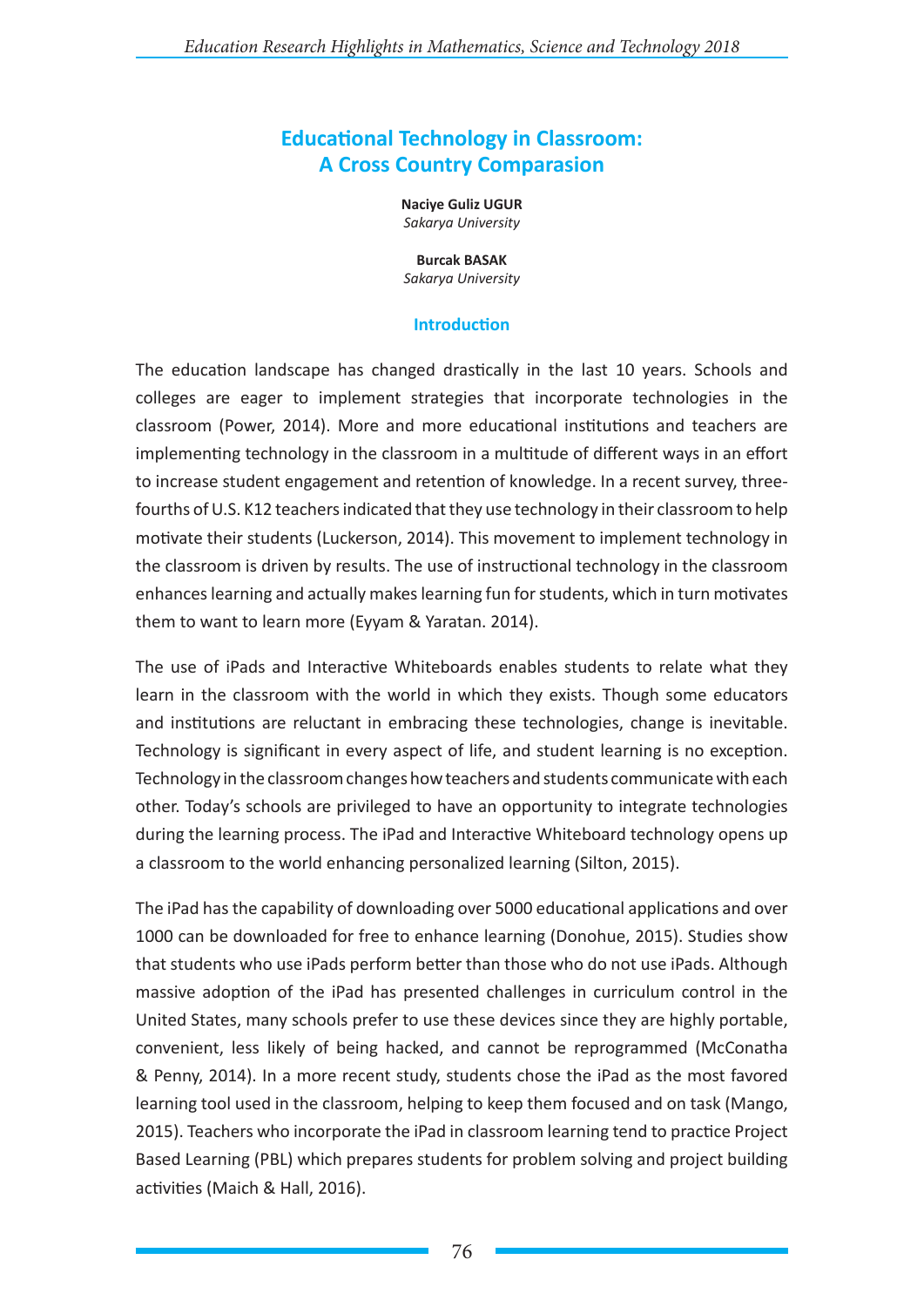The main functions of these two technologies are to improve collaboration inside and outside the classroom, provide opportunities for learners to be able to work and succeed at their own pace, prepare for future careers, and enhance student / teacher engagement (Donohue, 2015). The United States and Turkey have been able to improve their performances, create instructional flexibility, and achieve resource efficiency through the use of Interactive WhiteBoard and iPad technology (Silton, 2015).

The aim of this study is to compare the educational technology used in the two countries and discuss people's point of view and use of technology. United States and Turkey have different technology infrastructure therefore people's attitude towards technology differs. This research highlights several discrepancy between the two countries and technologies. At the end of the study recommendations are summarized for education decision makers.

#### **Literature Review**

## **Educational Technology Implementation in US**

The iPod Touch was first introduced in 2007, while the use of iPads in the United States emerged in 2008. The education sector has been slow in adapting to this technology. In addition to assisting in learning, the iPad has increased peer interaction by connecting students with other students, including students with disabilities (An, Alon, & Fuentes, 2015).

## **Ipad In Classroom**

The iPad has vast benefits in the US in education because it enhances collaborative learning and makes the learning experience personal. It enables intellectual brainstorming via the Internet allowing access to a vast world of knowledge. The iPad contributes towards monitoring and assessment in a number of ways. The iPad provides a platform where learners can switch from formal to informal learning. Students can do further reading even when they are out of the classroom, therefore, enabling students to interact more on the topic. It makes learning interesting, and students can also make notes on the same subject at home (Keengwe, 2013).

The iPad keeps students active during the lecture and while at home. The technology helps students to communicate face-face with others contrary to the use of laptops, desktops, and netbooks while computing with a mouse driven screen. In addition, students, while traveling, can engage themselves freely with other things while they learn. Learning is not affected by the environment since ipads can take place in and out of the classroom (Pegrum, 2014).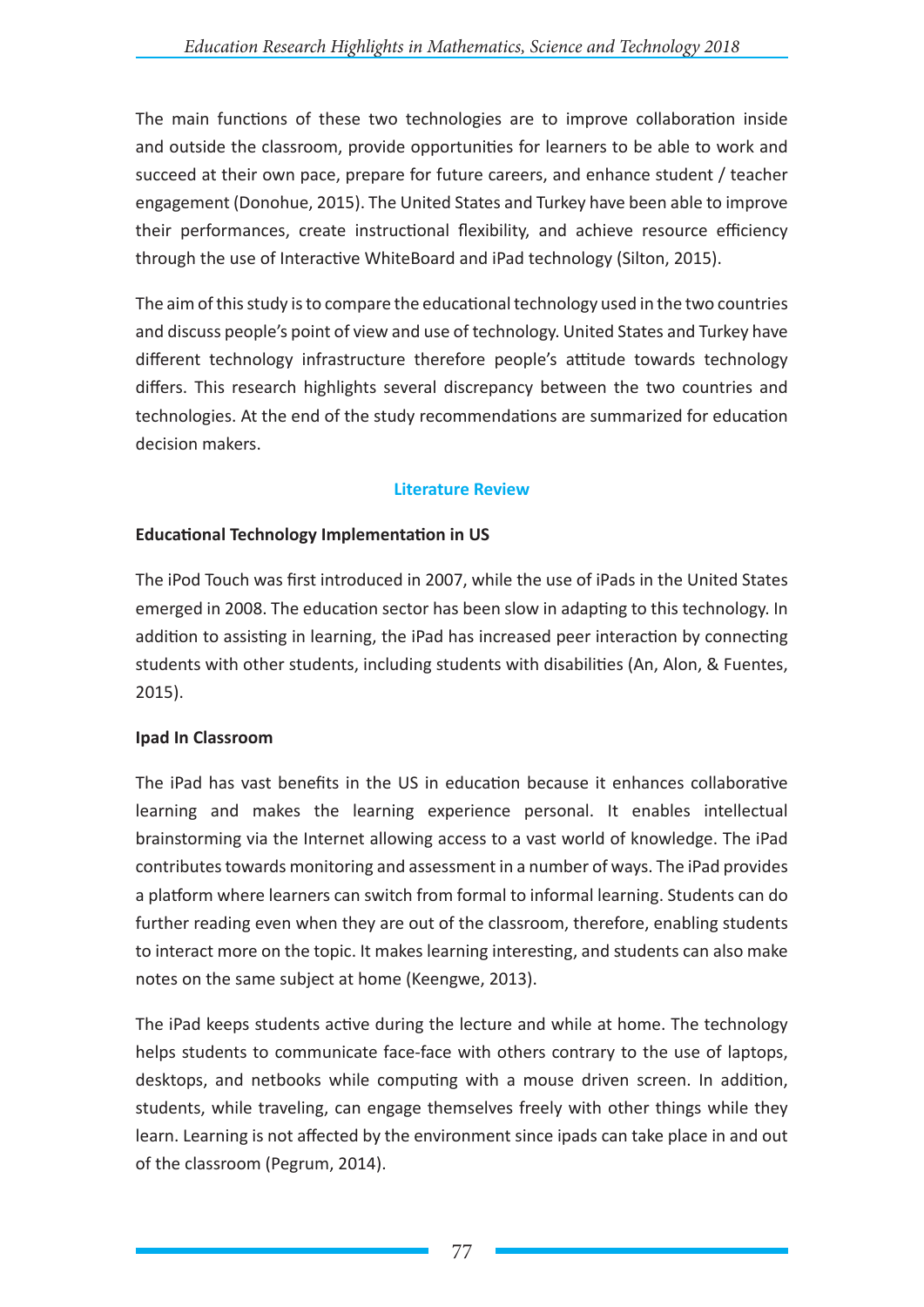The use of iPads in the United States allows students to contribute in intellectual debates thus enhancing learning. Students can participate in online groups to share knowledge. Such discussions aid students in solving problems. Students are able to voice opinions in discussion forums and support them with experimental evidence (Maddux, 2012).

Although iPads may be perceived as being expensive its benefits are remarkable. The iPad's popularity is proven by the attitude of students towards the iPad and its use in the United States. The iPad can be used to teach most subjects especially those that do not require a lot of hands-on instruction, like a lab. Instructors use the iPad to teach and assign homework to learners. The teachers also provide solutions to these assignments, which may include brainstorming and presentations, so that students can ask questions on issues that are not clear during the lesson. The use of iPads also helps teachers to interact and share on the best strategies for improving students' performances. Teachers borrow information about education from other parts of the world, thus they are able to stay abreast with the current trends (Silton, 2015).

Students in the United States have expressed gratitude on the introduction of iPads that replace pens, papers, and books. The students show their preference for iPads in areas such as doing online research, sharing ideas with peers and teachers, and also playing educational games. The use of iPads has improved the quality of education in the United States by making learning a flexible process where learners can learn without face to face contact with the teacher. The use of iPads encourages a learner-centered approach to learning (Kim, 2010).

The understanding of content is essential in education. The goals of education are achieved once students understand and are able to apply what they have been taught. The iPad in the United States educational sector has created confidence among students. It has enabled learners to handle more challenging tasks thus simplifying the learning process. The device has helped learners to gain knowledge in thoughtprovoking subjects such as mathematics, sciences, foreign languages, astronomy, and history. The use of iPads has facilitated the interaction of various educational disciplines making it easy to freely exchange ideas. Networking of educational professionals has resulted in several reforms in the United States educational sector (Keengwe, 2013).

The use of iPads not only supports learning, but also provides storage for students' work. Students can use stored information as a source of reference for the future. The iPad is also used by students to store personal information such as registration numbers, timetables, course studies, and examination dates. Though the storage capacity of the iPad may be limited, compared to a laptop, the student is able to access the cloudbased storage data. Instructors are able to monitor the student's performance, provide feedback, as well as, share assessments and grades of the students. In addition, teachers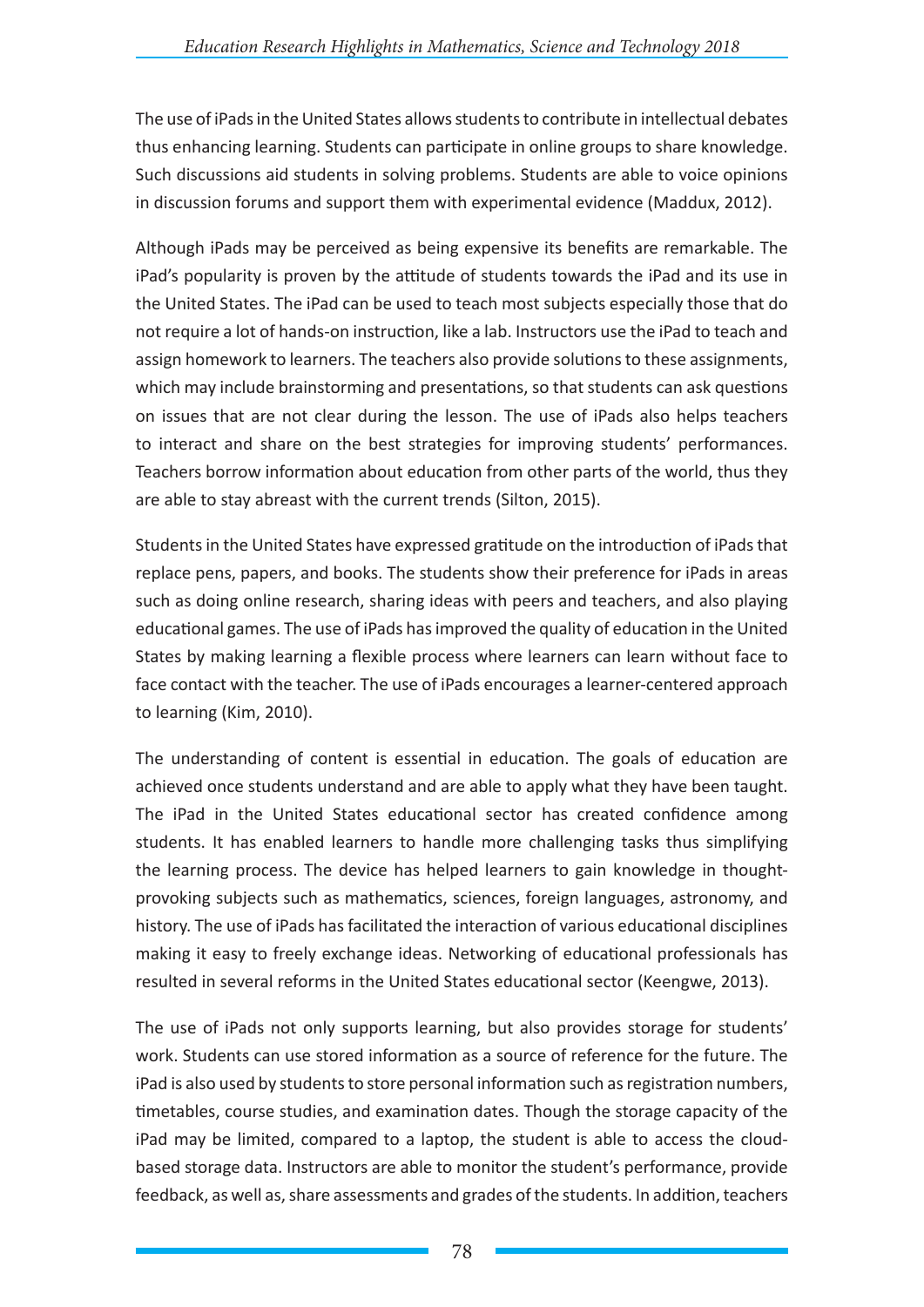are able to communicate with parents concerning students' grades helping to eliminate incidences where some students may hide grades.

Instructors also alert students about assignments given and submission dates. Students in the United States can use iPads to take tests in science and mathematics and gain immediate feedback. The iPad offers teachers a platform for assessing students. Alternately, the students give feedback to instructors about the reasons for performing either poorly or fairly (Maddux, 2012). Learning institutions in the United States have embraced the use of iPads to monitor the progress of their students. Digital portfolios are put in place to keep a record of students' performances from one level of learning to another. Also teachers maintain a student roll to monitor class attendance (Pegrum, 2014).

The United States has managed to improve school management through the use of iPads. School principals are able to monitor the performance of teachers and nonteaching staff. For example, a school principal can keep track of those teachers who are currently in classes, and those who have not attended their respective lessons or left school (Silton, 2015).

The iPad makes studies more appealing to special needs students, by making learning more appealing. Some students lag behind during the lesson, but that does not mean that they are incapable of learning. The use of iPads can help students with special needs by applying applications that support individual learners. With the assistance of this technology, students can excel in studies despite being slow learners. Students can interact with materials provided by the teacher. The student can also ask the teacher questions regarding the topic using the same device. On the other hand, the teacher is able to monitor students and assess student progress. In a case of a student who has reading difficulties, free applications are available that support text- to- speech (An et al. 2015).

Even though the use of iPads has brought a revolution in the education sector in the United States, students can waste time using the iPad doing other things that are not related to studies: such as playing games during class time (Maddux, 2012). Also the iPad has competition from other forms of technology such as laptops. The iPad has a lower capability than that of the laptop, yet the iPad is preferred by students in the United States due to it size and portability (Silton, 2005). In the United States the iPad presents challenges three of which include distraction, too many applications, and easy access to different websites.

## **Educational Technology Implementation in Turkey**

In Turkey technology was introduced in the early 21st century in universities and was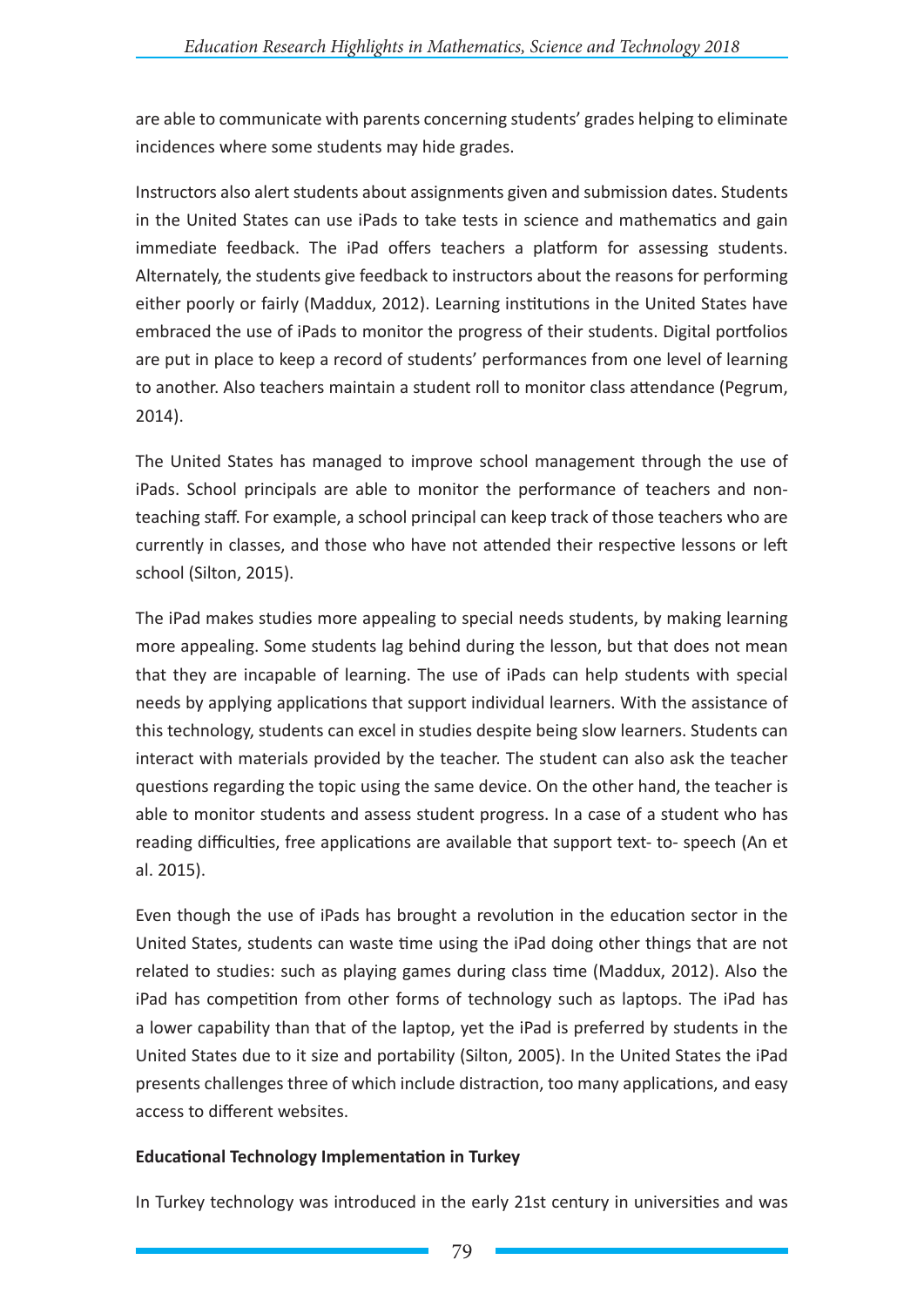transmitted via optic cables. The technology provided auditory and visual communication to learners in remote places. Despite rapid development and commitment of funds in the educational system, the educational system could not meet all expectations (Ekici and Yılmaz, 2013).

National development plans in Turkey emphasized the need to introduce new learning resources. The Ministry of Education in Turkey aims training leaders in educational technology, production of education materials, providing instructional films, materials and equipment in mathematics and science laboratories. Similar to the United States, the administration was charged with the responsibility of providing personal computers, hardware, and software to schools, and establishing a unit for recording and copying instructional materials. Similar to the projects implemented in many developing countries, Turkey has also started piloting its government supported technology integration project-FATIH ("Movement of Enhancing Opportunities and Improving Technology", abbreviated as FATIH Project) in 2012 at 52 public schools (4 elementary, 48 high school) and planned to extend the project to all public schools in next few years (Pamuk et al., 2013). But some research pointed out that FATIH Project has not been designed within the Project Cycle Management framework and in its present form, the FATIH Project cannot be integrated into the education system (Ekici and Yılmaz, 2013).

The use of technology by teachers in Turkey mirrored the lack of training provided to the teachers in information technology. Currently, tablets are not used widely. Also teachers lack training in the use of technology, a fact that inhibits them from adopting it (Çoklar and Tercan, 2014). Türel (2012) stated that teachers avoided use of IWBs during their lectures. Results of the research also indicated that teachers experienced a lack of technical skills, pedagogical knowledge, and lack of materials regarding the effective use of IWB (Türel, 2012). Turkey lacks good policies to support the implementation of technology in schools. The policies are designed to support initiatives, and without appropriate policies sound implementation of technology cannot be achieved. Dağhan et al. stated that the most important problem related to the use of these technologies seems to be caused by lack of sufficient educational e-content (Dağhan et al., 2015). Students in Turkey are not encouraged to focus on design and evaluation of products (Pamuk, 2012).

In 2013, Pamuk et al. investigated whether or not Interactive White Boards and Tablet Computers distributed to teachers and students in the pilot schools were used and the effectiveness of those Technologies in teaching and learning, also the problems and issues emerged with regard to use of IB and Tablet computers. The results revealed that although there is a promising use of IWB, there is limited, in some cases no, use of Tablet computers. Both teachers and students were in favor of IWBs, but were also skeptical about Tablet computers (Pamuk et al., 2013).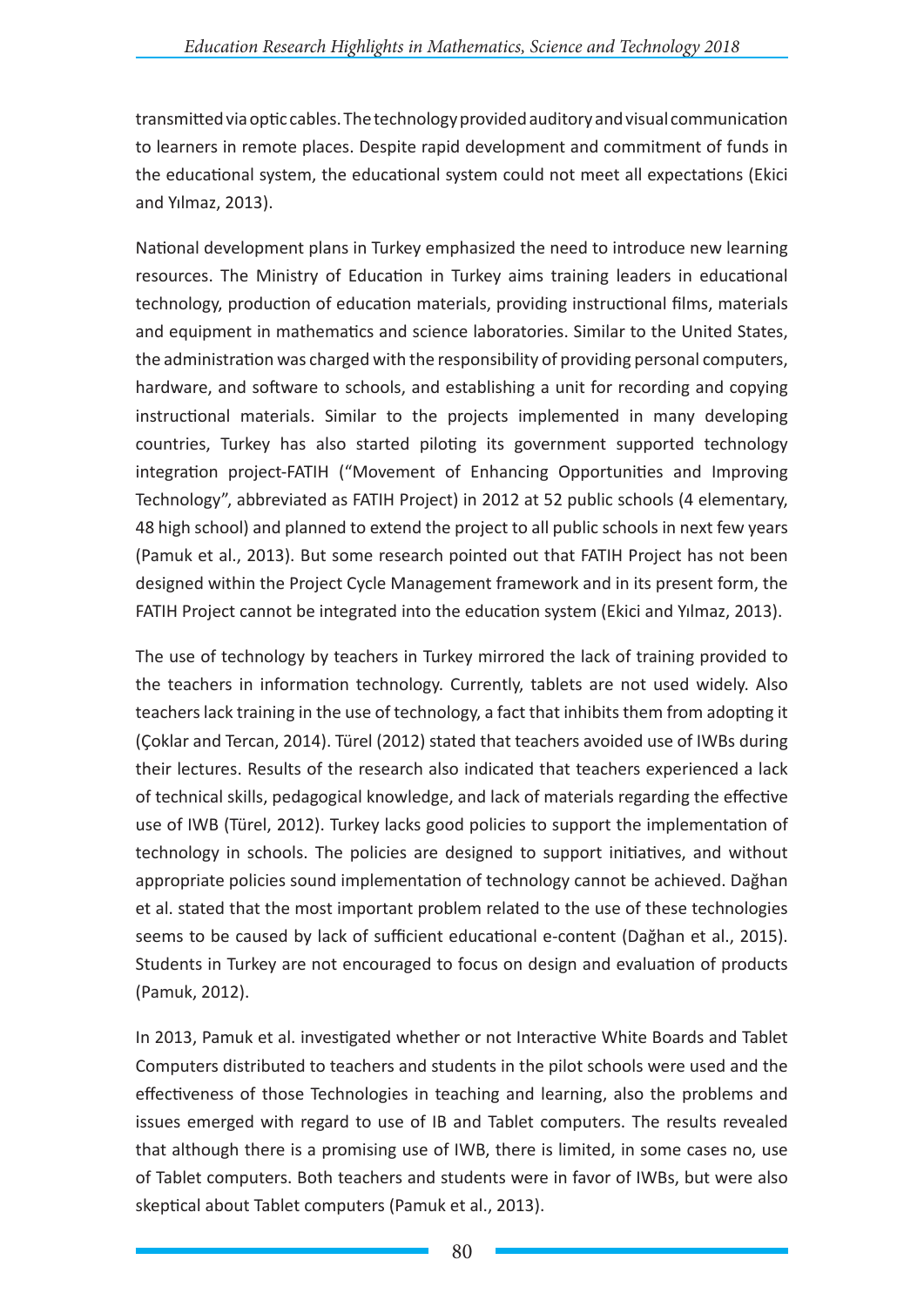#### **Interactive Boards in Classroom**

Interactive Whiteboards come with benefits. For example, once the work is done it can be retrieved back for future reference (Matthews, 2009). The ability to retrieve information affords a stress-free environment for students, by allowing students to refer to lessons even in and out of the classroom. Kopp (2013) maintains that Interactive Whiteboards assist students in understanding concepts and broadens the minds of the students.

Interactive Whiteboards have played a great role in transforming chalkboard into an electronic board. It has broadened the mind of students as they deliberate on subjects through demonstrations. Additionally, Interactive Whiteboards foster more understanding as the teachers bring the Internet experience into the classroom. A projector and a screen are used to display information (Betcher & Lee, 2009). The IWB enables teachers to present using different learning styles, making learning engaging and fun for the student (Idal & Casey, 2014).

The IWB enables teachers to use the resources from the Internet. Using the IWB, students are able to interact with a small class, thereby enhancing their understanding. With the Interactive Whiteboard, teachers can bring more examples to reality. To create more understanding, teachers derive more examples from the web thus making the class more interactive. This technology enables teachers to use multimedia materials that enables educators in Turkey to present and explain concepts (Idal & Casey, 2014).

According to Idal and Casey (2014) in the teaching profession, teachers are expected to enhance collaborative learning with their students. With the IWB, teachers track students step by step in their studies as knowledge is shared in the classroom. Teachers engage students with challenging questions and simultaneously providing answers to students. Teachers engage students in peer-to-peer discussions making it part of the classroom studies (Pegrum, 2014).

Teaching requires educators to repeat concepts and ideas that have been taught. In the educational field, teachers are required to teach using repetition reteaching the same concepts taught to previous students, as well as, those who will follow. With the Interactive Whiteboard, teachers can save the notes for future reference (Thomas & Schmid, 2010). They can also refer to the notes while making revisions for the students they will have in the future.

Schools that have adopted the technology of the Interactive Whiteboard help teachers to reconsider their approach to the lesson. This is because the flexibility and the scope for creative learning is enormous, thus, with the aid of the IWB teachers can be flexible, unlike the traditional approach where the chalkboard was the only technology in the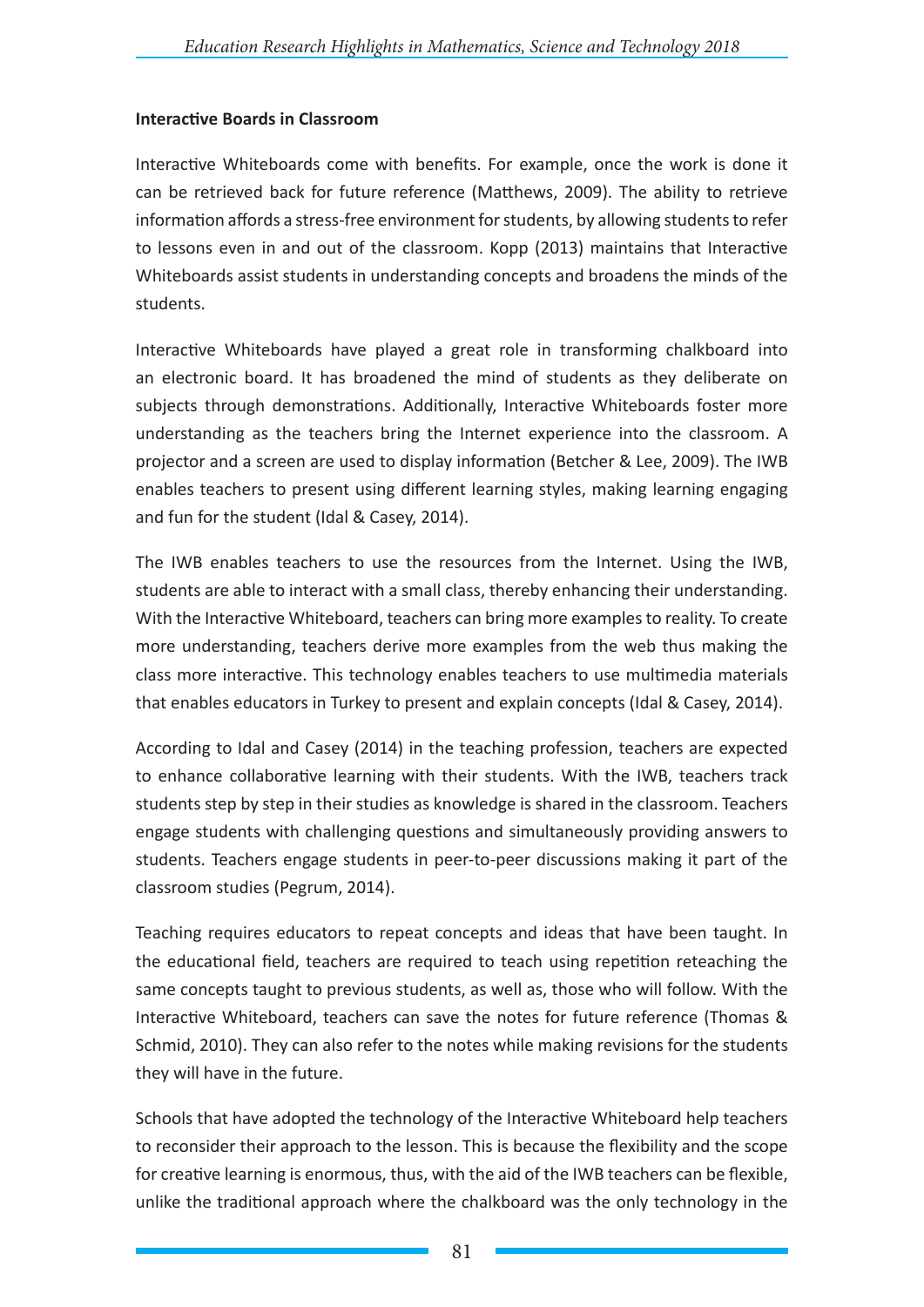classroom. Currently, teachers have a variety of choices of approaches to present lessons, and this makes the class even more stimulating (Camberwell, 2009).

The Interactive Whiteboard motivates students to participate in the class by interacting with the materials on the IWB. As students participate, teachers can assess the level of understanding of students concerning the topic being discussed (Betcher & Lee, 2009). This enhances indepth reading where the student's mind becomes involved in critical thinking. Additional learning for students takes place through observation and discussion Therefore, students are encouraged to participate, allowed to comment, and invited to interact with the materials. This aids teachers to provide clarity and repeat challenging concepts being taught in the class while using this technology (Littleton, et, al., 2007).

Another benefit of the IWB comes during a learning activity where students can engage more in encoding and decoding. This process promotes critical thinking. When students engage in mind activities, they develop more intellectually. It is during enhanced brainstorming sessions where students participate fully in discussions. Further, the student's capacity for understanding is increased by this interactive session (Paris, 2011).

The IWB provides an avenue where students can observe what teachers are trying to say. As students interact with this technology, world phenomenon becomes efficiently depicted in their mind. When this process is repeated, students tend to develop a consistent pattern of identifying symbols and signs as they interact with them in day to day living (Baguley & Danaher, 2014).

The challenge with Interactive Whiteboards is due to students only have access to the technology in the classroom. Learners in the United States can go wherever they want with their iPads, a technology similar to the IWB. Students using iPads still need Interactive Whiteboards to share ideas with fellow learners in a classroom. Voogt and Knezek (2008) argues that the Interactive Whiteboard allows students to engage in discussions, sharing ideas like brainstorming. Consecutively, by engaging students in class work the results are a personalisation of information by online scholars. The learners are motivated, and thus the session becomes more engaging. Also, students can discuss among themselves, thereby enhancing coherence and harmony in the classroom (Rief & Heimburge, 2007).

Technical support is needed when using Interactive Whiteboard technology in Turkey. It facilitates learning by addressing problems that may occur during the learning process. Teachers are also involved in IWB training, receiving instruction that allows them to facilitate the lesson without problems. Technical difficulties with the IWB may occur in the class as a result of a stylus defect or overuse. A stylus is an essential tool for the IWB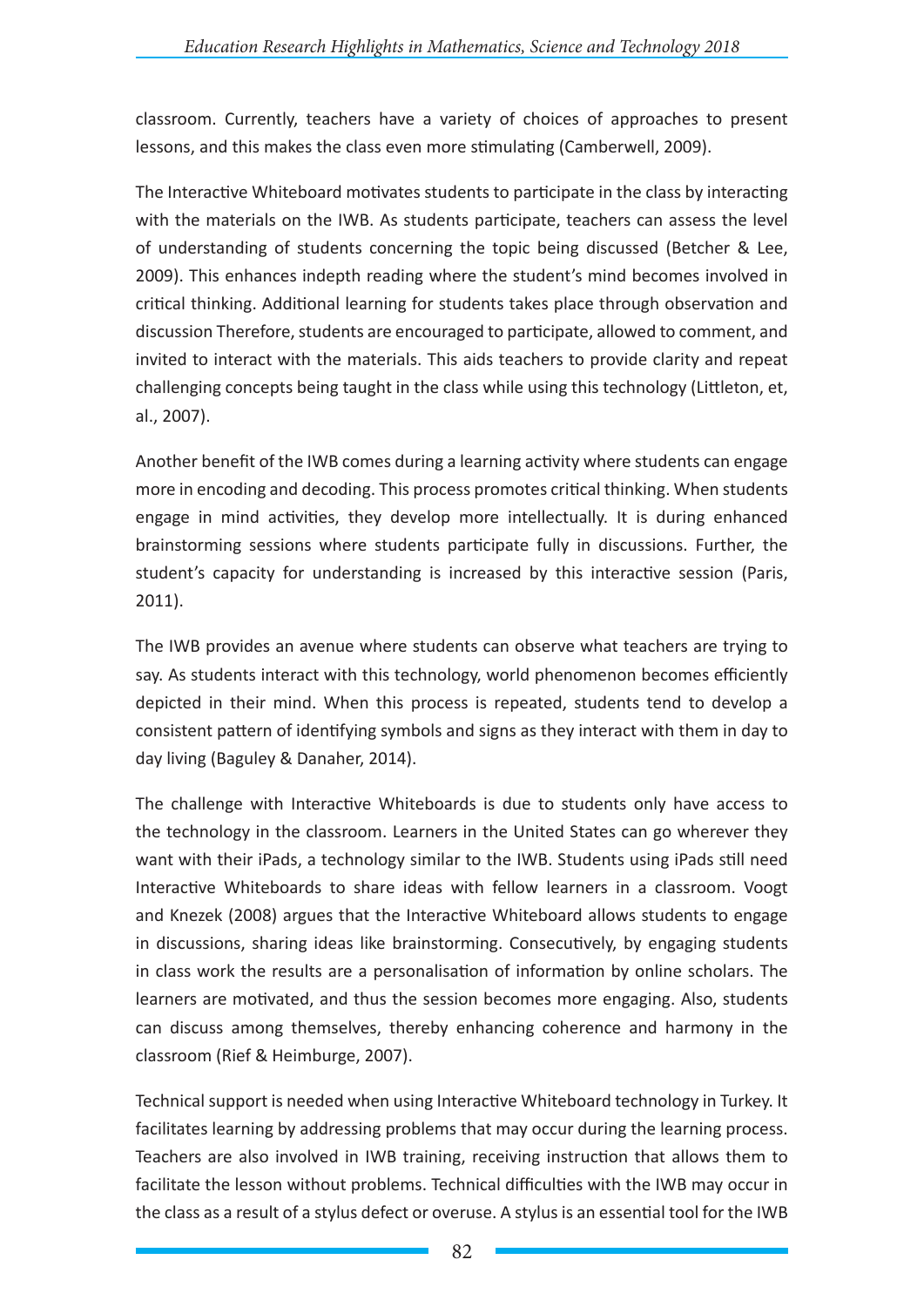to operate. They need to be checked regularly. Another technical difficulty may be a poor projector or Internet connection hindering the smooth use of the IWB (Matthews, 2009).

#### **Conclusion**

The iPad enables each student to share his or her work using the Interactive Whiteboard. It is cost efficient since no connection cables are required. The iPad enhances communication effectiveness. When homes and schools have iPads, it becomes possible for a smooth flow of information between parents, teachers, and students. This keeps students in touch with parents and similarly, teachers are connected to parents. Teachers and students also engage in regular interaction as they deal with the class studies. Students can also consult teachers concerning any difficulty with the assignments or the topics at hand. It is noteworthy to state that it is possible for parents, teachers, and students to communicate anytime, anyplace and under any circumstances. This is made possible by just a click of a button. Parents can also be informed about important programs in school such parent meetings. Further, research shows that both parents and students in the United States believe that iPads have contributed greatly by improving the quality of education in and out of the classroom. Although Interactive Whiteboards cannot be compared to iPads, they make the class more appealing and interactive, since teachers and students can use different styles during a presentation (Rau, 2011). Use of technology in the United States and in Turkey has brought significant improvements in the education sector in both countries (Macmillan, 2010).

The introduction of the iPad and the Interactive Whiteboard technology in the United States and in Turkish schools has contributed to the efficiency in the education sector. The use of the iPad and the IWB technology have some benefits to teachers and students. The use of this technology in the classroom motivates and boosts students' understanding. This technology facilitates collaboration in the classroom, improves performance, and encourages interaction among learners. On the other hand, educators can enhance teaching skills, evaluate the progress of students, and give and receive assignments. The primary functions of these technologies are to improve collaboration inside and outside the classroom, provide opportunities for learners to be able to work and succeed at an individual pace, prepare for future careers, and enhance the learning experience. Adoption of the Interactive Whiteboard technology in Turkey has faced several challenges, such as, lack of qualified teachers trained in the technology or internet infrasctructure problems in several areas. . Interactive Whiteboards cannot be compared to iPads because they are not portable and lack privacy. Turkey should continue to increase its technological infrastructure especially in rural areas, and train teachers to fully adopt the use of technology in learning.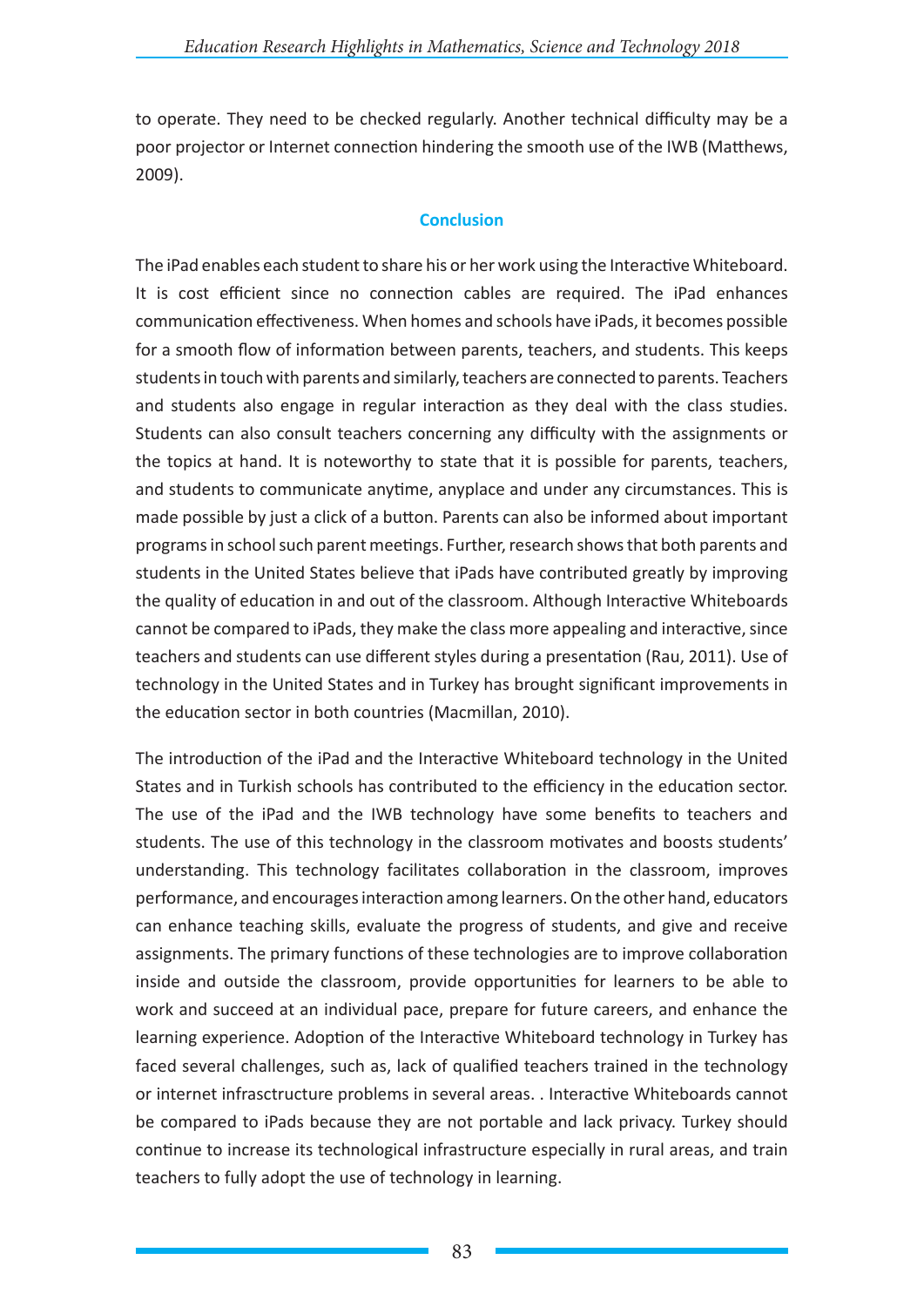#### **References**

- An, H., Alon, S., & Fuentes, D. (2015). *Tablets In K-12 Education: Integrated Experiences And Implications.* Hershey, PA: Information Science Reference.
- Baguley, M., & Danaher, P. A. (2014). *Educational Learning And Development: Building And Enhancing Capacity*. Houndmills: Palgrave Macmillan.
- Betcher, C., & Lee, M. (2009). *The Interactive Whiteboard Revolution: Teaching With Iwbs.* Camberwell, Vic: ACER Press.
- Camberwell, V., & Lewis, G. (2009). *Bringing Technology Into The Classroom*. Oxford: Oxford University Press.
- Çoklar, A. N., & Tercan, İ. (2014). Opinions Of Teachers Toward The Use Of Smart Boards*. Elementary Education Online,* 13(1), 48-61.
- Dağhan, G., Kibar, P. N., Akkoyunlu, B., & Baskan, G. A. (2015). Öğretmen ve Yöneticilerin Etkileşimli Tahta ve Tablet Bilgisayar Kullanımına Yönelik Yaklaşımları ve Görüşleri. *Turkish Journal of Computer and Mathematics Education (TURCOMAT)*, 6(3), 399- 417.
- Donohue, C. (2015). *Technology And Digital Media In The Early Years: Tools For Teaching And Learning*. Washington, DC: Routledge.
- Ekici, S., & Yılmaz, B. (2013). FATİH Projesi Üzerine Bir Değerlendirme. *Türk Kütüphaneciliği*, 27(2), 317-339.
- Eyyam, R., & Yaratan, H. S. (2014). Impact Of Use Of Technology In Mathematics Lessons On Student Achievement And Attitudes. *Social Behavior And Personality: An International Journal*, 42(1), 31S-42S.
- Idal, D., & Casey, M. (2014). Next Practice: Executive Guide For Education Decision Makers.
- Lanham, MD: Rowman & Littlefield Education.
- Keengwe, J. (2013). *Pedagogical Applications And Social Effects Of Mobile Technology Integration*. Hershey, PA: Information Science Reference.
- Kim, T. (2010). *Signal Processing And Multimedia: International Conference*. SIP And Mulgrab 2010, Held As Part Of The Future Generation Information Technology Conference, FGIT 2010, Jeju Island, Korea, December 13-15, 2010: proceedings. Berlin: SpringerLink.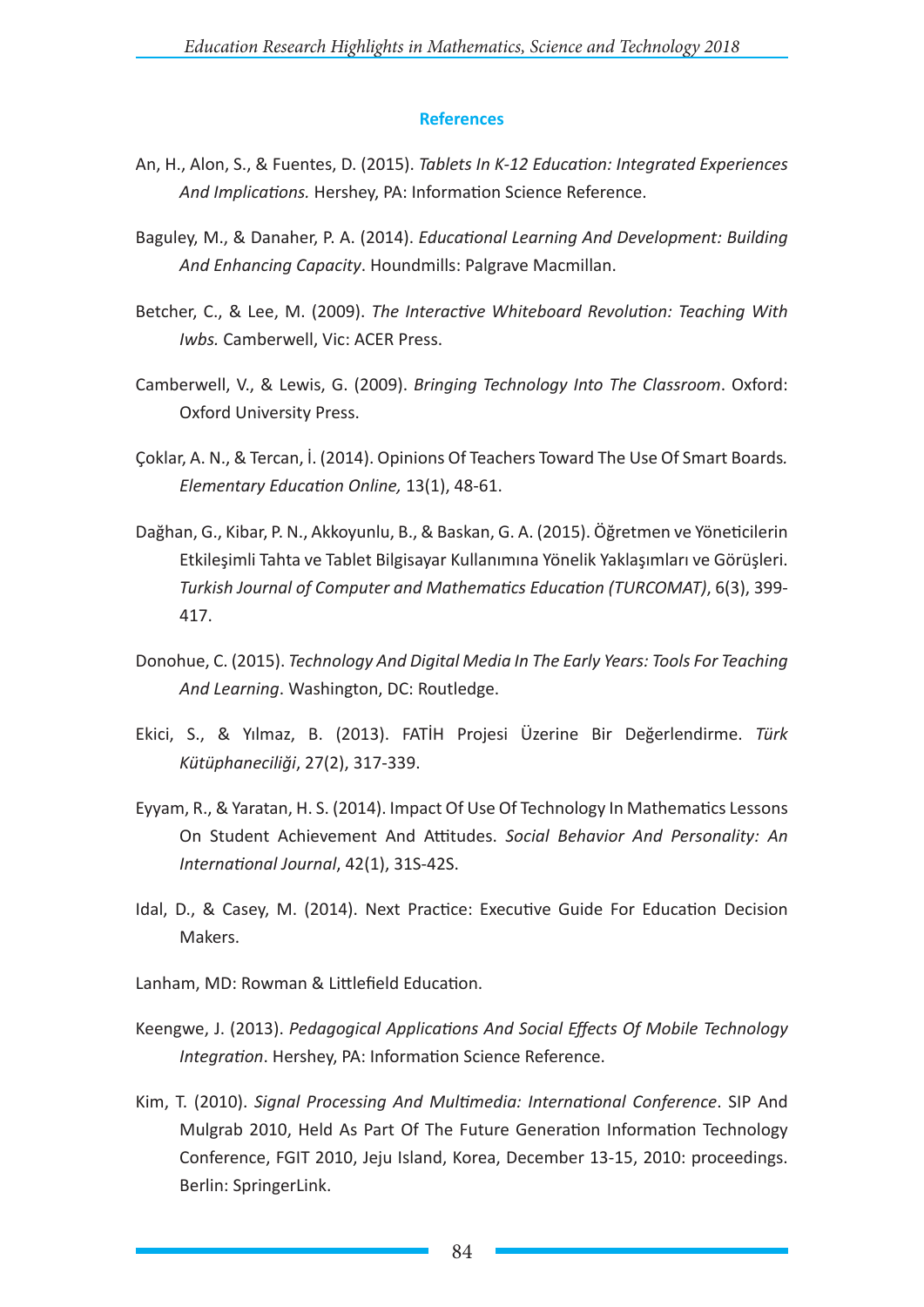- Kopp, K. (2013). *Using Interactive Whiteboards In The Classroom*. Huntington Beach, CA: Shell Education.
- Littleton, K., Twiner, A., Gillen, J., Kleine-Staarman, J., & Mercer, N. (2007). *Orchestration With The Interactive Whiteboard*. In: Developing Potentials for Learning 12th Biennial Conference for Research on Learning and Instruction, University of Budapest.
- Luckerson, V. (2014). Watch How Word Of Ebola Exploded in America. *Time*, October, 7.
- Macmillan, Thomas, M. (2010). *Task-Based Language Learning And Teaching With Technology.* London: Continuum.
- Maddux, C. (2012). *Research Highlights In Technology And Teacher Education 2012*. Chesapeake, VA: Society for Information Technology and Teacher Education.
- Maich, K., & Hall, C. (2016). Implementing Ipads In The Inclusive Classroom Setting. *Intervention in School and Clinic*, 51(3), 145-150.
- Mango, O. (2015). Ipad Use And Student Engagement In The Classroom. *TOJET: The Turkish Online Journal of Educational Technology*, 14(1).
- Matthews, J. (2009). *Interactive Whiteboards.* Ann Arbor, Mich: Cherry Lake Pub.
- McConatha, D., & Penny, C. (2014). *Mobile Pedagogy And Perspectives On Teaching And Learning*. Hershey, PA: Information Science Reference.
- Pamuk, S., Çakır, R., Ergun, M., Yılmaz, H. B., & Ayas, C. (2013). Öğretmen Ve Öğrenci Bakış Açısıyla Tablet PC Ve Etkileşimli Tahta Kullanımı: FATİH Projesi Değerlendirmesi.
- Paris, S. (2011). *Interactive Whiteboards Made Easy*. 30 Activities To Engage All Learners Level 6 (SMARTBoard Version). Huntington Beach: Shell Education.
- Pegrum, M. (2014). *Mobile Learning: Languages, Literacies And Cultures*. New York: Palgrave Macmillan.
- Power, T. (2014). Educational Technology: Evidence Of Impacts On Teaching And Learning. *Findings and recommendations from the DFID Topic Guide on Educational Technology*, 2014.
- Rau, P. L. (2011). Internationalization, Design And Global Development : 4th International Conference, IDGD 2011, Held As Part Of HCI International 2011, Orlando, FL, USA, July 9-14, 2011: Proceedings. Berlin: Springerlink.